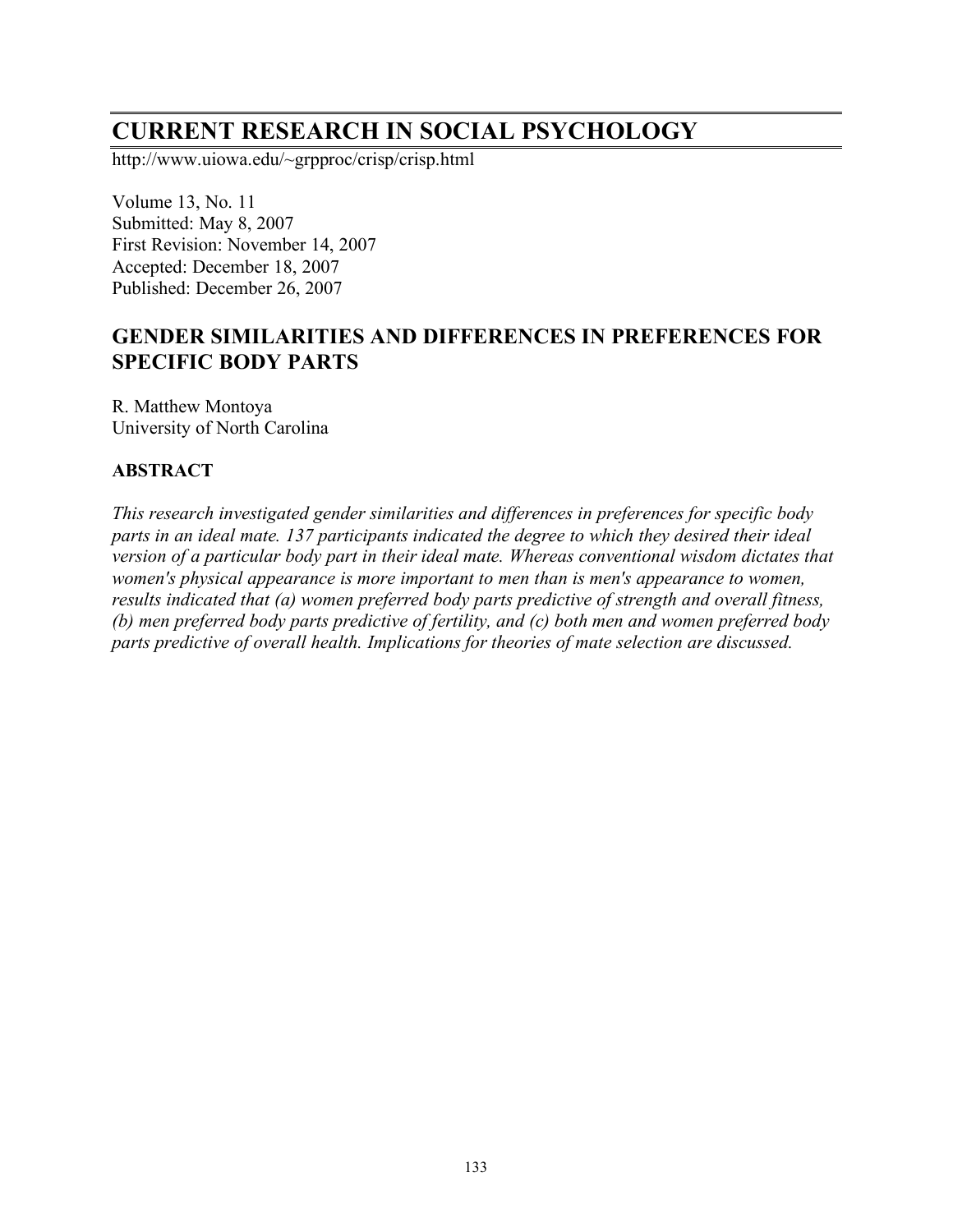#### **INTRODUCTION**

For most people, the physical appearance of their mate is critical. Conventional wisdom and popular culture, not to mention empirical research, has emphasized the relative importance of the female body to the mate selection process (Buss, 2004). In a cross-cultural survey of sexual patterns of almost 300 societies, Gregerson (1982) concluded that whereas the female body is of "pre-eminent" concern for mate selection, the male body is an afterthought to his economic status and social skills (see also Ford & Beach, 1951). However, from an evolutionary perspective, a preference for an attractive and healthy mate--whether they be a man or women--is clear: We prefer a physically attractive partner because it predicts their health, fitness, and in women, their fertility (Buss, 2004; Thiessen & Gregg, 1980). However, not all aspects of another's physical appearance is predictive of health and fitness; and moreover, the physical features that are relevant to men's attractiveness are not the same as those that are relevant to women's. In this paper, I investigated preferences for different body parts in an ideal mate, explored whether these preferences align with hypothesized predictors of health and fitness, and investigated whether gender differences for specific body parts aligns with theory.

#### **Preferences for Specific Body Parts**

Evolutionary psychology posits that humans have developed specific psychological mechanisms to discriminate those individuals capable of fulfilling their reproductive goals from those less capable of fulfilling reproductive goals (Cosmides & Tooby, 1992). Individuals who possess and act on these preferences are more evolutionarily successful than those who do not. One characteristic critical for successful mating is the health of the potential mating partner. Health is associated with an individual's well-being (Shackelford & Larsen, 1999), longevity (Henderson & Anglin, 2003), ability to nurture and invest in offspring (Cunningham, 1986; Thornhill  $\&$ Gangestad, 1983), and psychological health (Shackelford & Larson, 1997). The importance of health to mate selection is evident in men's and women's preferences. For instance, in 37 different cultures, both men and women judged good health to be indispensable in a marriage partner (Buss et al., 1990).

Empirical and cross-cultural research indicates that several body parts are especially important to predicting health. In a series of landmark ethnographic surveys designed to understand human sexual behavior, Ford and Beach (1951) argued that despite varying manifestations and expressions of different body parts across cultures, humans from around the world have expressed a preference for healthy-looking eyes, lips, skin, and complexion. They argue further that those body parts are highly desired because of their ability to predict an individual's health. They found that in every culture, clear eyes, full lips, and a clear complexion were highly desirable; and in no culture, did they find that bloodshot or yellow eyes, chapped or scarred lips, or heavily-blemished skin were desirable.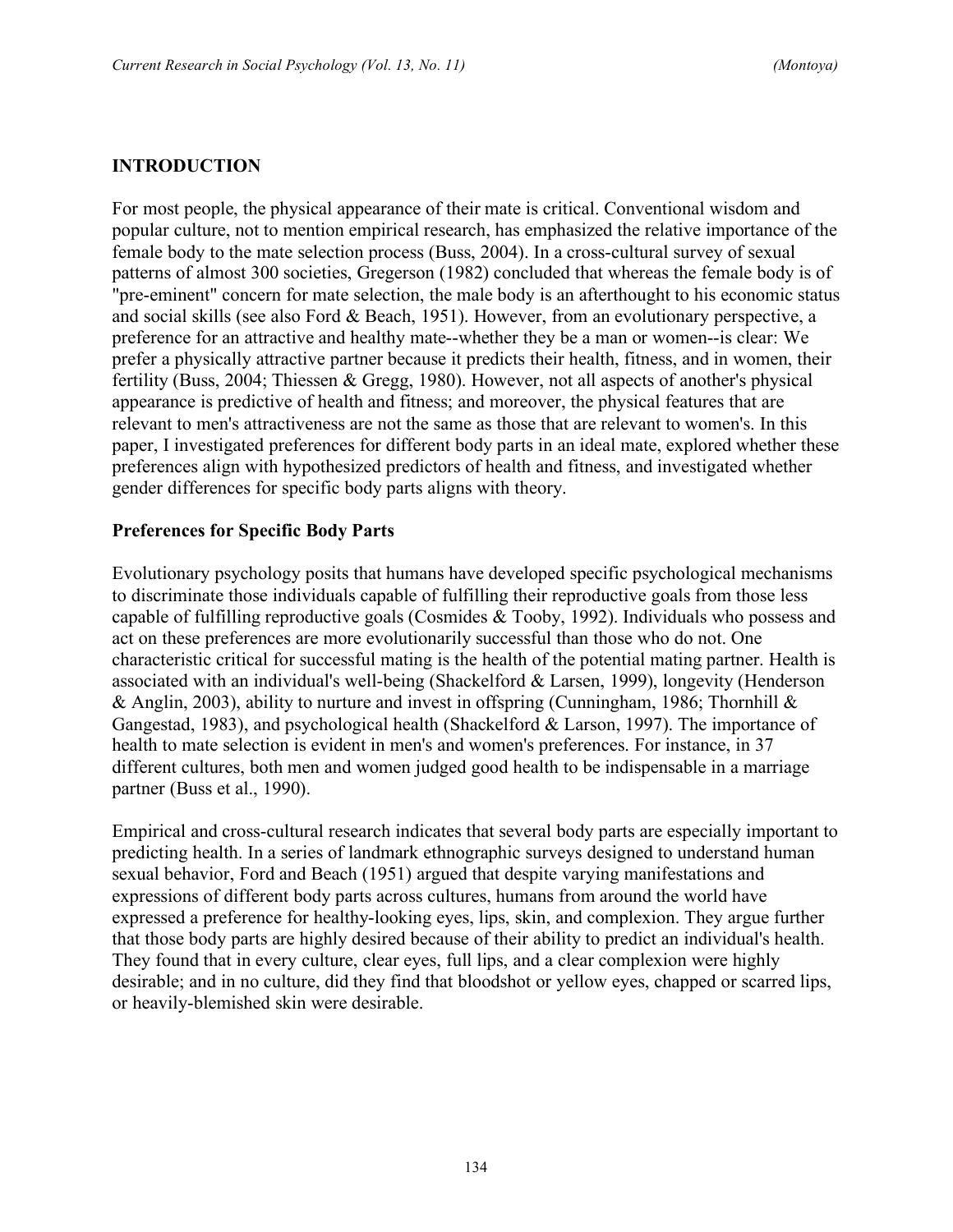Ford and Beach (1951) are not alone when they suggest that eyes, lips, and skin are critical predictors of health. Research investigating fluctuating facial asymmetry also suggests a link between health and a preference for eyes, lips, and skin. Møller, Soler, and Thornhill (1995) demonstrated that, across species, facial asymmetry is associated with reduced survival rates and number of offspring compared with those individuals who are least facially asymmetric. Some health problems detrimental to facial symmetry--and detrimental as well to proximal body parts such as eyes, lips, and skin (Mitton & Grant, 1984; Møller et al., 1995; Thornhill & Sauer, 1992)--include (a) parasitic invasion (Gangestad et al., 1994), which influences the quality of the skin and complexion; and (b) extreme temperature and pollutants (Parson, 1990), which influences the appearance and function of body parts, such as the eyes, lips, and skin.

## *What Body Parts Do Women Desire in Men?*

Men and women have faced different evolutionary histories, and as a result, have evolved sexspecific psychological mechanisms designed to solve problems specific to their sex. A problem women faced in their evolutionary past was finding a mate who was able to (a) protect her and her children from predators, and (b) provide resources for her and her children (Buss & Barnes, 1986; Ellis, 1992). Several different body parts have been hypothesized to be predictive of a man's ability to fulfill these needs.

A man's ability to provide for a mate and her offspring usually manifests itself in resource accumulation abilities and dominance (Buss & Barnes, 1986). One physical predictor of dominance is height and physical stature (Graziano, Brothen, & Berscheid, 1978). According to Mazur, Mazur, and Keating (1984), height provides a physical advantage in physical confrontation with adversaries. Height is also linked to two other factors important to success in physical confrontations, namely, overall muscle mass and strength (Haldene, 1985). As might be expected, American women judge short men to be less desirable as mates, and they find tall, physically strong, athletic men to be most desirable (Buss & Schmitt, 1993; Jackson, 1992).

Another predictor of a man's ability to provide is upper body strength. Women demonstrate a strong preference for a tapered "V" physique in men (Lavrakas, 1975; Wiggins, Wiggins, & Conger, 1968). Renzetter and Curran (1989) propose that the upper body strength is an adaptation to the problem of confronting and defending against large prey. They argued that those body parts that best predict the ability to defend against predators are arms, chest, arms, and shoulders.

### *What Body Parts Do Men Desire in Women?*

Because a man's genetic survival is tied to his mate's reproductive value (Symons, 1979), men place great value on the three general predictors of the female body: youth, health, and fertility (Thiessen & Gregg, 1980). Because physical cues provide important observable evidence of a woman's reproductive value, ancestral men evolved a preference for women who displayed these cues. Men who do not prefer those attributes that signaled good reproductive value would have left fewer offspring than those who did.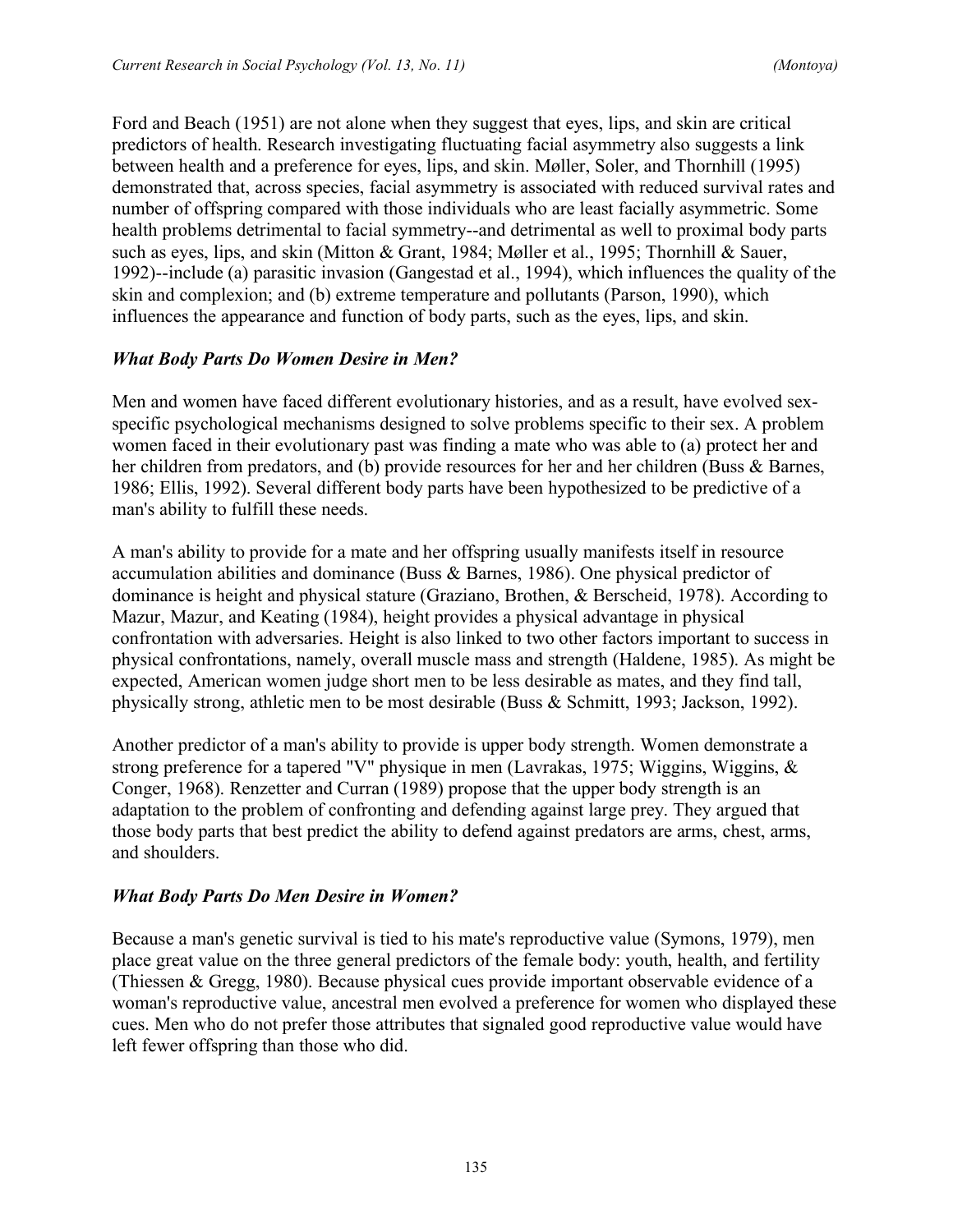As a result, body parts men prefer are aspects of a woman's physique that best reflect her reproductive abilities (Buss, 2004; Geary, Vigil, & Byrd-Craven, 2004; Li, Bailey, Kenrick, & Linsenmeier, 2002; Symons, 1979). Empirical evidence indicates that several specific body parts are predictive of reproductive potential. Singh and Young (1995) argued for the direct link between a woman's fertility and her buttocks and hips. They proposed that a woman's waist-tohip ratio (WHR) is critical to identifying a fertile woman. A low WHR (0.7) is considered feminine, and generally, the most attractive. WHR not only predicts risk to disease and the number of offspring, but also a woman's sex hormone profile (Singh, 1993). As might be expected by the strong link between WHR and fertility (Brown, 1993), research in a variety of cultural contexts has shown that a low wait-to-hip ratio is reliably correlated with attractiveness judgments (Furnham, McClelland, & Omer, 2003; Singh & Luis, 1994).

## **Purpose of this Study**

Whereas past research has taken an interest in the condition of various body parts (e.g., "What eye shape is most attractive?" or "What length of hair do men prefer most?"), the current research was interested in which body parts men and women preferred. There is particular utility to this approach: This approach provides for understanding the degree to which specific body parts are important to others. To which body parts do men and women attend, and about which body parts do they care? This approach allows us to explore gender differences in preference for particular body parts, as well as the degree to which men and women differ in their preference for those specific body parts.

In this study, men and women were asked to indicate their preferences for specific body parts in an ideal mate partner. I investigated several hypotheses. First, I expected both men and women to prefer body parts that predict overall health; in particular, there should be a universal preference eyes, skin, and complexion. I would also expect that body parts associated with health should be preferred more than body parts unassociated with health. Second, I anticipated sex differences for those body parts associated with sex-specific fitness: Men should prefer body parts associated with a woman's fertility (e.g., hips, legs), whereas women should prefer body parts associated with strength and dominance (e.g., arms, shoulders, height).

### **METHOD**

### *Participants*

Participants were 56 male and 82 female heterosexual undergraduates at a small university in New England. Individuals participated in partial fulfillment of a requirement for an introductory psychology course. Participants ranged in age from 18 to 28 ( $M = 19.40$ ,  $SD = 2.43$ ).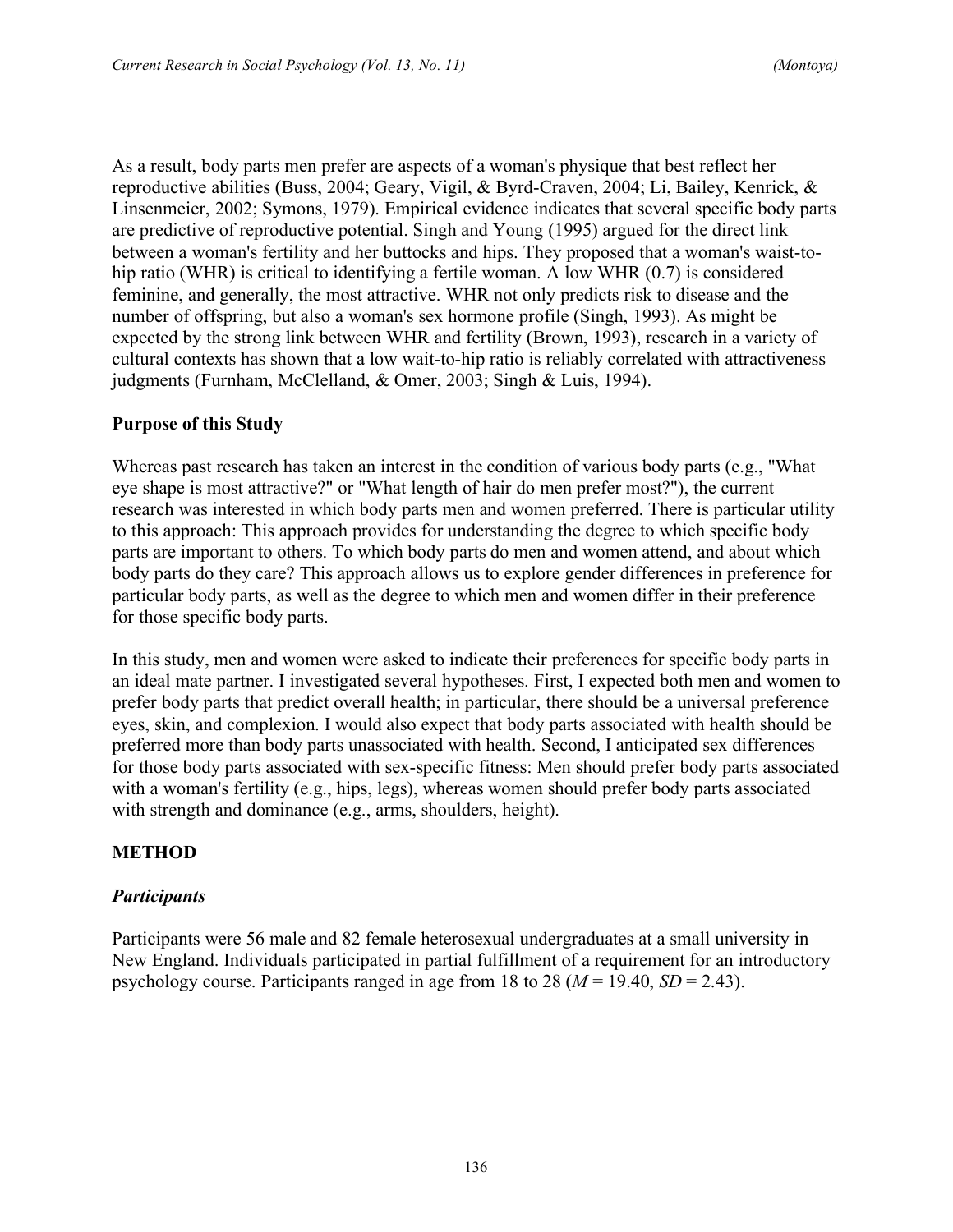### *Procedure*

Participants were escorted into a small laboratory. Each participant was assured that all of the information within the surveys would kept completely anonymous. As part of a larger battery of questionnaires, participants completed the *Body Parts Satisfaction Scale* (BPSS; Berscheid, Walster, & Bohrnstedt, 1973). The BPSS is a list of 21 body parts each judged on a 5-point scale  $(1 = no$  *opinion*,  $5 = \text{very}$  *desirable*). The scale included the following items: abdomen, ankles, arms, buttocks, chest, chin, complexion, eyes, feet, general muscle development, general muscle tone, hands, height, hips, legs, lips, shoulders, skin, teeth, voice, and weight. The instructions were as follows:

Please consider each item on the following list very carefully. How desirable is it for you to have an ideal version of the body parts listed below present in your ideal mate? Use this scale: "1" represents "no opinion," "2-3" means "slightly desirable," "3-4" represents "somewhat desirable," and "5" represents "very desirable."

After completing the questionnaire, participants were debriefed about the nature of the study, thanked for their time, and dismissed.

## **RESULTS**

### **Most and Least Valued Body Parts**

Each of the 21 body parts was ranked from most desirable to least desirable (based on a 1-5 scale). The most preferred body parts were: chest  $(M = 3.96, SD = 0.91)$ , weight  $(M = 3.87, SD = 0.91)$ 0.89), teeth ( $M = 3.85$ ,  $SD = 0.92$ ), buttocks ( $M = 3.85$ ,  $SD = 0.97$ ), and eyes ( $M = 3.78$ ,  $SD =$ 1.23); whereas the least preferred body parts were ankles  $(M = 1.45, SD = 1.19)$ , feet  $(M = 1.80,$ *SD* = 1.15), neck ( $M = 1.80$ ,  $SD = 1.11$ ), chin ( $M = 1.80$ ,  $SD = 1.08$ ), and shoulders ( $M = 2.06$ ,  $SD = 1.03$ .

### *Preferences by gender*

When parsing preferences by gender, men  $(M = 2.52, SD = 0.66)$  did not express a greater overall preference averaged across all of the body parts than did women  $(M = 2.41, SD = 0.57)$ ,  $t(136) = 1.08$ ,  $p = .28$ . As illustrated in Table 1, men and women each expressed greater preference for four body parts. Men preferred legs, hips, buttocks, and ankles more than did women. Women, more than men, expressed a preference for general muscle tone, general muscle development, arms, and shoulders.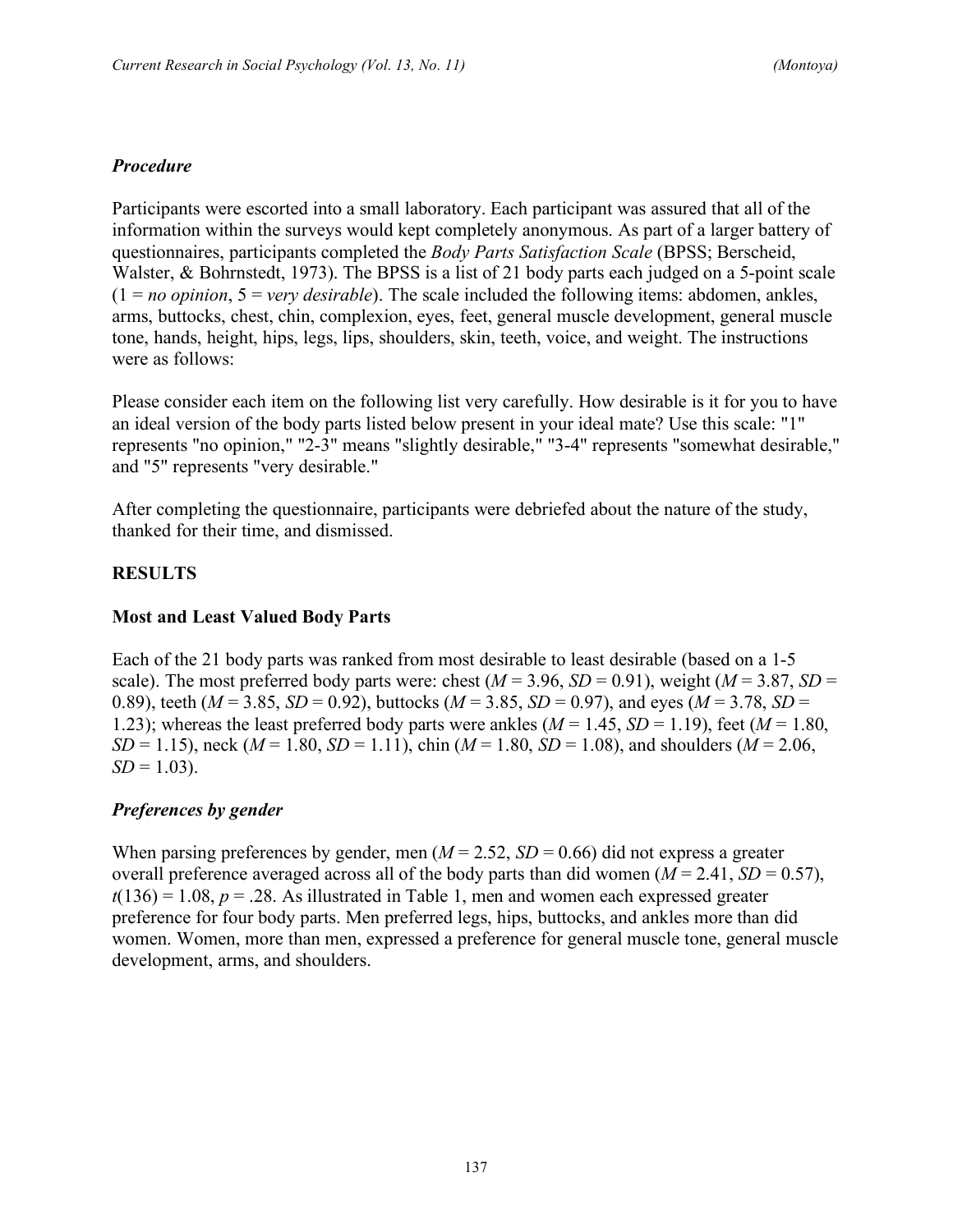|                  | Male           | Male participants |      | Female         | Female participants |      | Gender difference |                  |
|------------------|----------------|-------------------|------|----------------|---------------------|------|-------------------|------------------|
| <b>Body Part</b> | Rank           | M                 | SD   | Rank           | $\overline{M}$      | SD   | t(136)            | $\boldsymbol{p}$ |
| Chest            | 1              | 4.13              | 1.01 | $\overline{3}$ | 3.84                | 0.83 | 1.79              | .07              |
| <b>Buttocks</b>  | $\overline{2}$ | 4.09              | 0.95 | 9              | 3.68                | 0.95 | 2.45              | $< 0.05*$        |
| Legs             | $\overline{3}$ | 4.04              | 1.00 | 16             | 3.27                | 1.03 | 4.33              | $< 0.05*$        |
| Weight           | 4              | 4.00              | 0.95 | $\overline{7}$ | 3.78                | 0.84 | 1.42              | .15              |
| <b>Hips</b>      | 5              | 3.98              | 0.90 | 18             | 2.76                | 1.24 | 6.32              | $< 0.05*$        |
| Teeth            | 6              | 3.87              | 0.88 | $\overline{2}$ | 3.84                | 0.96 | 0.19              | .84              |
| Eyes             | $\overline{7}$ | 3.77              | 1.22 | 6              | 3.78                | 1.24 | $-0.05$           | .95              |
| Facial           | 8              | 3.68              | 1.06 | 10             | 3.60                | 0.98 | 0.46              | .64              |
| Complexion       |                |                   |      |                |                     |      |                   |                  |
| Skin             | 9              | 3.64              | 1.12 | $\overline{4}$ | 3.79                | 0.84 | $-0.92$           | .35              |
| Abdomen          | 10             | 3.62              | 1.14 | 12             | 3.46                | 1.06 | 0.80              | .42              |
| Voice            | 11             | 3.61              | 1.03 | 14             | 3.37                | 1.00 | 1.33              | .18              |
| Lips             | 12             | 3.60              | 0.97 | 11             | 3.44                | 1.06 | 0.89              | .37              |
| Height           | 13             | 3.54              | 1.00 | 5              | 3.78                | 0.93 | $-1.45$           | .14              |
| Muscle tone      | 14             | 3.53              | 1.05 | $\mathbf{1}$   | 3.87                | 0.79 | $-2.14$           | $< 0.05*$        |
| Hands            | 15             | 3.32              | 1.20 | 15             | 3.34                | 1.09 | $-0.10$           | .91              |
| Muscle           | 16             | 3.29              | 1.06 | 8              | 3.73                | 0.84 | $-2.68$           | $< 0.05*$        |
| development      |                |                   |      |                |                     |      |                   |                  |
| Feet             | 17             | 3.02              | 1.02 | 20             | 2.65                | 1.21 | 1.87              | .06              |
| Neck             | 18             | 2.95              | 1.11 | 19             | 2.71                | 1.10 | 1.23              | .22              |
| Arms             | 19             | 2.95              | 0.99 | 13             | 3.43                | 1.03 | $-2.73$           | ${<}05*$         |
| Shoulders        | 20             | 2.82              | 1.01 | 17             | 3.23                | 1.03 | $-2.25$           | $< 0.05*$        |
| Ankles           | 21             | 2.70              | 1.09 | 21             | 2.28                | 1.24 | 2.02              | ${<}05*$         |

**Table 1. Preferences for Body Parts by Sex**

*Note.* Scores range from 1 (*no opinion*) to 5 (*very desirable*)  $*_p$  < .05.

# **Factor Analysis**

A factor analysis was conducted to identify the factors underlying the preferences for specific body parts. I conducted a maximum likelihood factor analysis with Kaiser Normalization rotation, which resulted in a five-factor solution which accounted for 62% of the variance. The number of factors retained was determined by examination of the scree plot and eigenvalues. Correlation coefficients between the factors varied between -.18 and .41, indicating that an oblique rotation was appropriate.

As illustrated in Table 2, the first factor, fertility traits, contained six items and relates to those body parts associated with women's fertility (e.g., hips, legs, buttocks, and waist). The second factor, general fitness, relates to those traits that indicate an individual's general fitness level. The third factor, strength traits, indicates body parts associated with upper body strength and fitness. The fourth factor, health traits, relates to those body parts associated with overall health. The final factor, non-health traits, is associated with those body parts without clear health or fitness associations.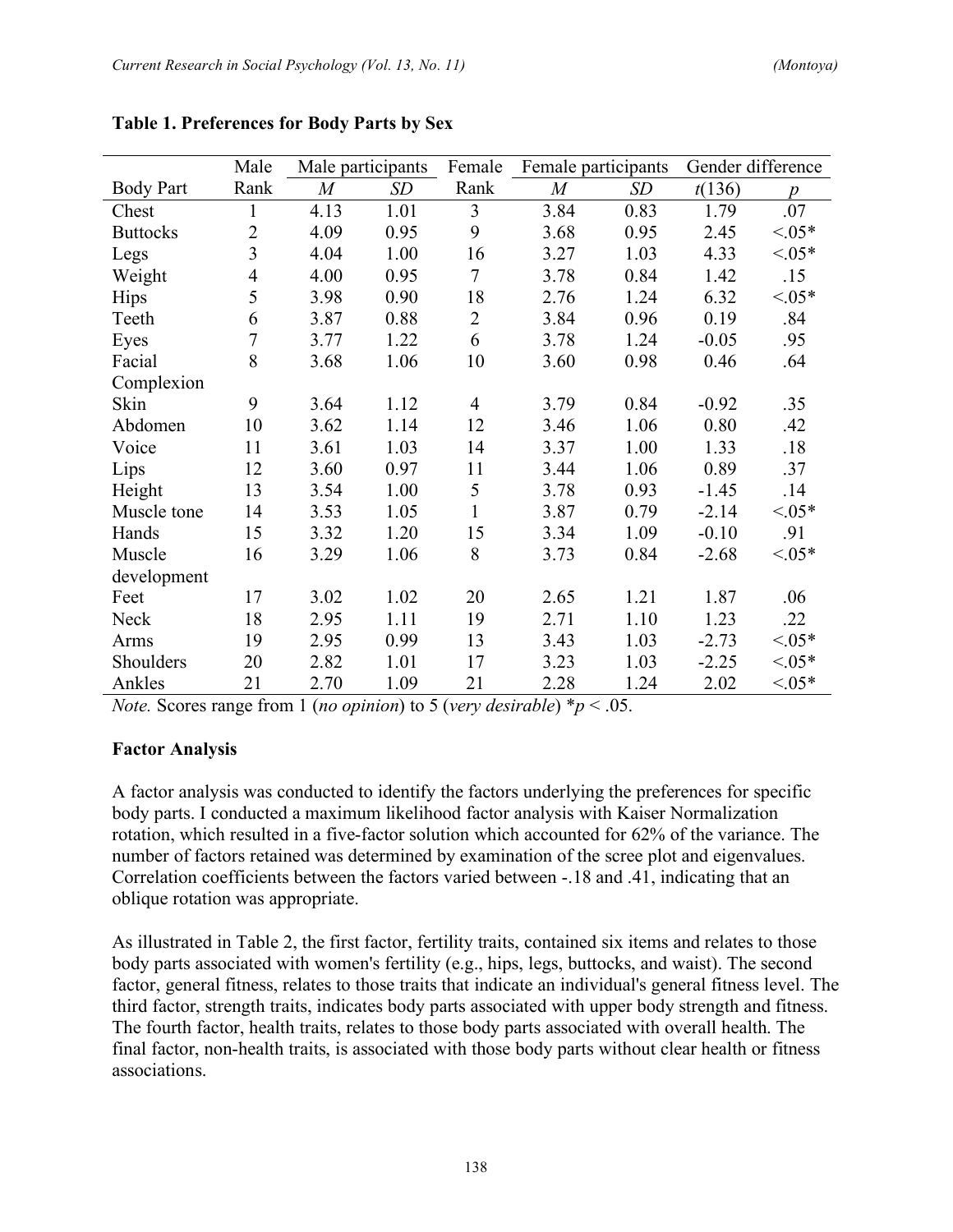|                    |                            | Factors        |         |                |         |  |  |
|--------------------|----------------------------|----------------|---------|----------------|---------|--|--|
| <b>Body Part</b>   | 1                          | $\overline{2}$ | 3       | $\overline{4}$ | 5       |  |  |
| <b>Buttocks</b>    | 0.87                       | $0.02\,$       | $-0.05$ | 0.11           | $-0.13$ |  |  |
| Legs               | 0.74                       | $-0.13$        | $-0.01$ | 0.01           | 0.14    |  |  |
| Hips               | 0.65                       | 0.13           | 0.10    | 0.00           | 0.26    |  |  |
| Chest              | 0.60                       | $-0.11$        | $-0.16$ | 0.09           | 0.01    |  |  |
| Abdomen            | 0.47                       | $-0.19$        | $-0.26$ | $-0.01$        | 0.08    |  |  |
| Muscle tone        | 0.00                       | $-0.92$        | $-0.08$ | $-0.04$        | $-0.06$ |  |  |
| Muscle development | 0.00                       | $-0.89$        | $-0.13$ | $-0.01$        | $-0.05$ |  |  |
| Height             | 0.07                       | $-0.33$        | 0.11    | 0.18           | 0.21    |  |  |
| Shoulders          | $-0.01$                    | $-0.14$        | $-0.76$ | $-0.02$        | 0.16    |  |  |
| Arms               | 0.12                       | $-0.13$        | $-0.75$ | 0.01           | $-0.03$ |  |  |
| Hands              | 0.22                       | 0.05           | $-0.39$ | 0.26           | $-0.03$ |  |  |
| Skin               | 0.04                       | $-0.03$        | 0.05    | 0.80           | 0.02    |  |  |
| Lips               | 0.13                       | 0.00           | $-0.14$ | 0.58           | 0.04    |  |  |
| Complexion         | $-0.07$                    | 0.01           | $-0.11$ | 0.58           | 0.23    |  |  |
| Eyes               | 0.08                       | $-0.08$        | $-0.08$ | 0.52           | $-0.19$ |  |  |
| Teeth              | 0.11                       | $-0.15$        | $-0.10$ | 0.42           | $-0.02$ |  |  |
| Voice              | 0.19                       | $-0.01$        | $-0.02$ | 0.30           | 0.07    |  |  |
| Ankles             | 0.16                       | $-0.12$        | $-0.14$ | $-0.12$        | 0.67    |  |  |
| Feet               | 0.17                       | 0.07           | $-0.13$ | 0.07           | 0.64    |  |  |
| Weight             | 0.02                       | $-0.29$        | 0.12    | 0.23           | 0.41    |  |  |
| Neck               | $-0.09$                    | 0.02           | $-0.26$ | 0.28           | 0.39    |  |  |
|                    | Correlations among factors |                |         |                |         |  |  |
| Factor 1           | --                         |                |         |                |         |  |  |
| Factor 2           | $-.35$                     | --             |         |                |         |  |  |
| Factor 3           | $-41$                      | .38            |         |                |         |  |  |
| Factor 4           | .48                        | $-.38$         | $-.31$  |                |         |  |  |
| Factor 5           | .40                        | $-.23$         | $-.18$  | .36            |         |  |  |

**Table 2. Factor Loadings for the Factors Analysis using Oblimin Rotation**

*Note.* Loadings in bold are values above 0.30.

#### **Gender Differences in Body Part Preferences**

The items from the five factors were combined into composite variables: fertility, alpha = .87; general fitness, alpha = .73; strength, alpha = .78; health, alpha = .74; and non-health, alpha = .73. To examine sex differences for each of the five factors, *t*-tests were conducted for the five factors. As illustrated in Table 3, whereas men desired fertility and non-health traits more than did women, women preferred general fitness and strength traits more than men. As expected, the gender difference for health traits was not significant,  $t(136) = -0.35$ ,  $p = .72$ .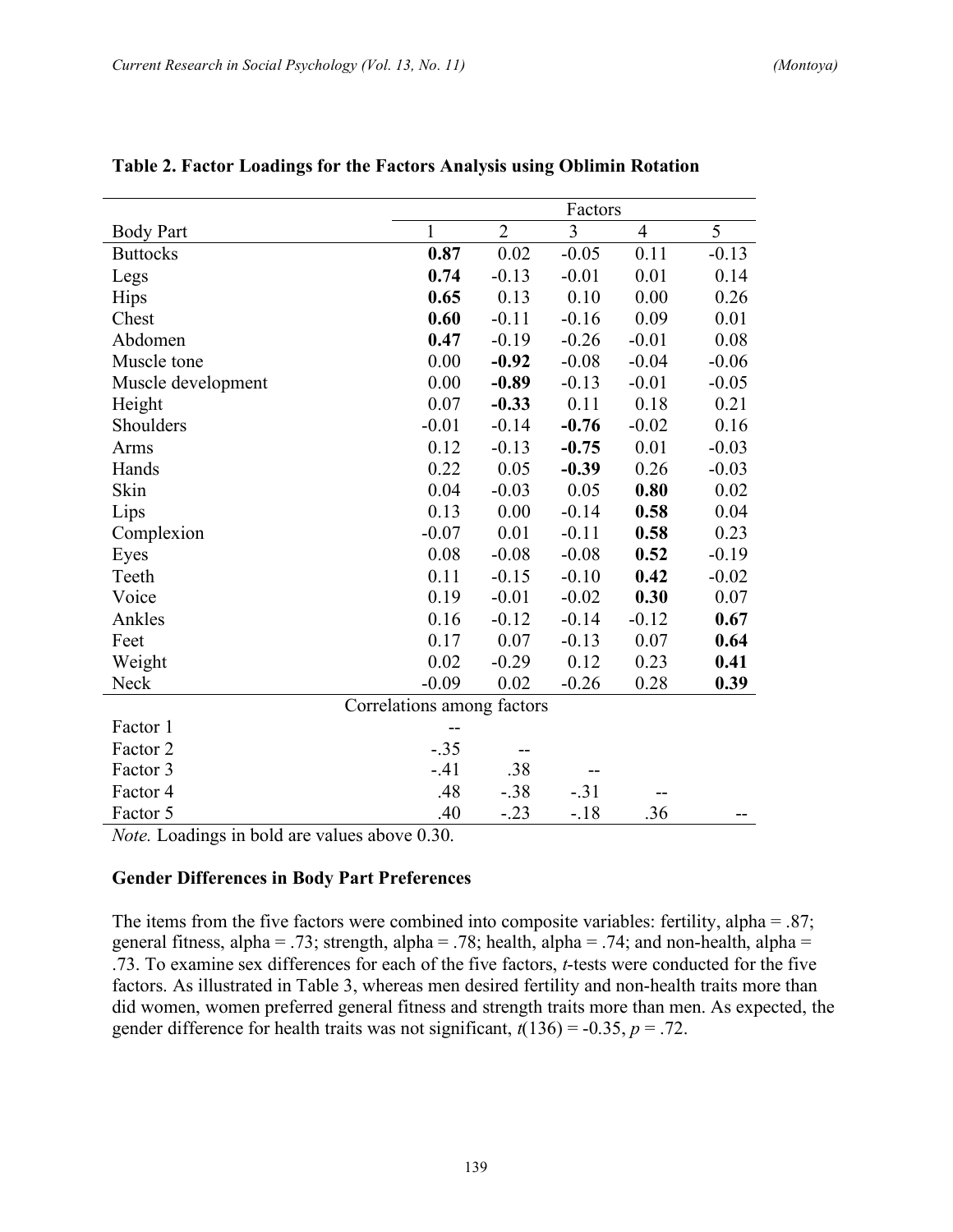|                 | Male participants |      | Female participants |      | Gender difference |           |
|-----------------|-------------------|------|---------------------|------|-------------------|-----------|
| Factor          | M                 | SD   | M                   | SD   | t(136)            |           |
| General fitness | 2.47              | 0.84 | 2.79                | 0.69 | $-2.45$           | $< 0.05*$ |
| Fertility       | 2.96              | 0.85 | 2.40                | 0.81 | 3.91              | $< 0.05*$ |
| Strength        | 2.02              | 0.89 | 2.33                | 0.88 | $-1.99$           | $< 0.05*$ |
| Health          | 2.68              | 0.75 | 2.63                | 0.65 | $-0.35$           | .72       |
| Non-health      | 2.16              | 0.73 | 1.85                | 0.81 | 2.26              | $< 0.5*$  |

#### **Table 3. Gender Differences by Factor**

*Note.* Scores range from 1 (*no opinion*) to 5 (*very desirable*)  $*_p$  < .05.

### **Desirability of Health Predicting Traits**

An additional analysis was conducted to investigate whether men and women preferred healthpredicting traits more than traits that did not predict health.

To address this questions, I conducted a 2 (gender)  $\times$  5 (trait: fertility, general fitness, strength, health, non-health) repeated measures ANOVA with gender as a between factor and trait as the repeated factor. The main effect for gender was not significant,  $F(1, 136) = 0.28$ ,  $p = .59$ . The main effect for trait was significant,  $F(1, 136) = 41.55$ ,  $p < .05$ , as was the Gender  $\times$  Trait interaction,  $F(1, 136) = 15.59$ ,  $p < .05$ .

This interaction was explored using planned comparisons. To determine whether individuals preferred health traits to non-health traits, I investigated specifically the Health/Non-health  $\times$ Gender contrast. The Health/Non-health  $\times$  Gender interaction was not significant,  $F(1, 136) =$ 0.53,  $p = 0.46$ , but the main effect for health/non-health was significant,  $F(1, 136) = 100.20$ ,  $p <$ .05, indicating that both men and women expressed a greater preference for health traits compared with non-health traits.

# **DISCUSSION**

This research supports the proposition that men and women have both similarities and differences in the preferences they possess in an ideal mate. This research revealed that (a) there was a universal interest in body parts predictive of health, (b) women preferred body parts associated with health and overall fitness, (c) men preferred body parts associated with health and women's fertility, and (d) both men and women expressed a greater preference for body parts associated with health over those not associated with health.

The focus of this research explored the degree to which men and women preferred a particular body part, and did not focus on the actual condition of the body part. For example, this research did not explore what each participant believed to be their ideal version of each body part- although men valued "lips" more than did women, how are we to know if men were thinking of "thick, full lips" rather than "thin lips"? And if participants were thinking of "thin lips" while rating lips, would not that call into question the findings of this study? Not necessarily. For body parts associated with health, there is a strong consensus on what is considered to be the idealized version (Buss et al., 1990; Ford & Beach, 1951). Thus, this research contributes findings which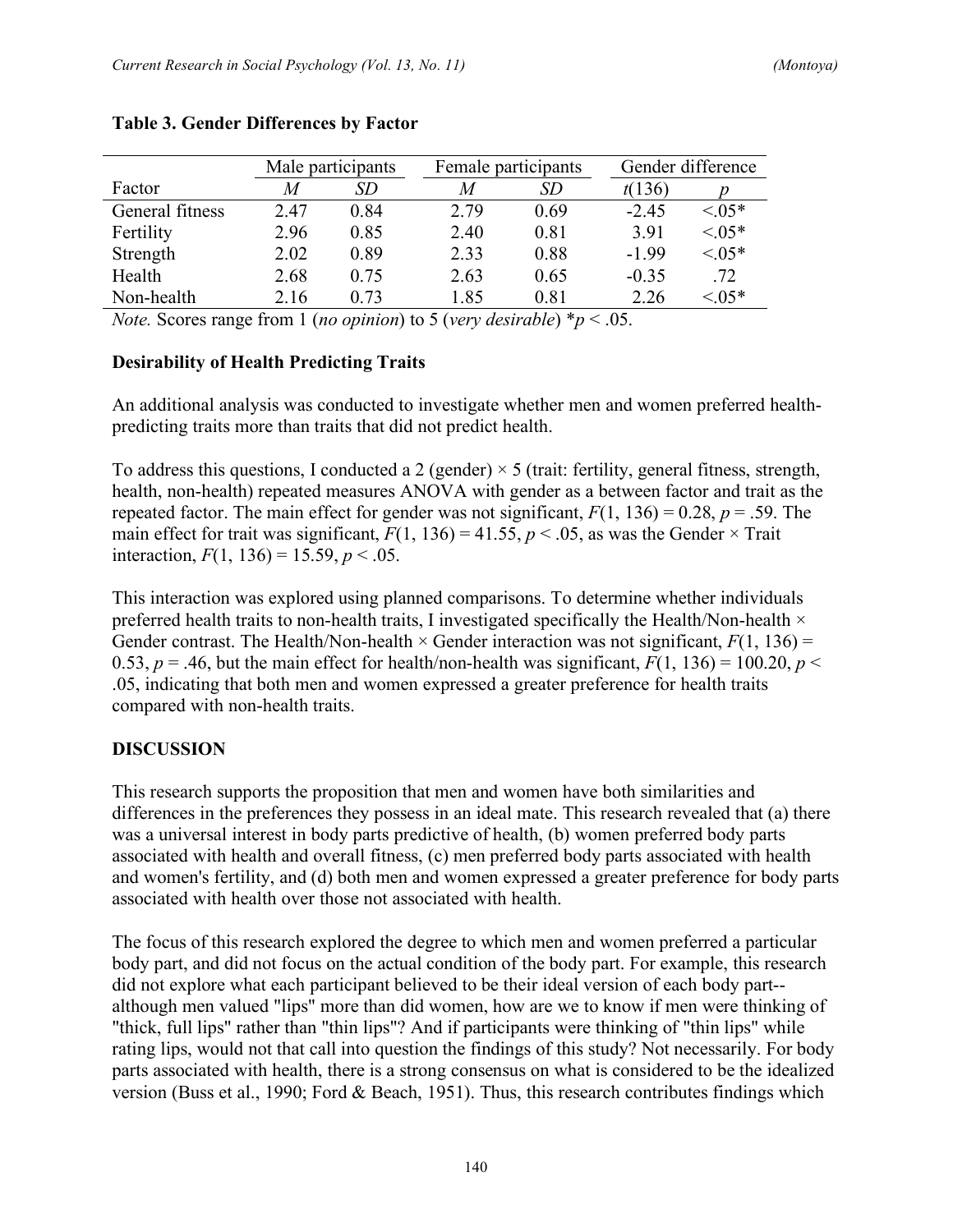help illuminate both general mate preferences, as well as mate preferences specific to gender; specifically, that men preferred fertility-predicting traits, and women preferred strengthpredicting traits.

The results are consistent with past research on gender-specific preferences: Both men and women expressed preferences for health-predicting body parts, women were expected to prefer body parts associated with dominance and strength, and men were expected to prefer body parts associated with fertility and youth. In addition, the findings are consistent with past research on body esteem. Franzoi and Herzog (1987), for example, found that both men and women expressed a preference for physical condition, waist, and chest/breast in an ideal mate. However, is it possible that these findings are merely consistent with social norms? Culture does place a strong emphasis on many body parts, including the waist, hips, and chest. However, it is important to note that whereas the preferred form of the specific body part may differ across culture, it is likely that the gender differences in the body parts that are preferred are also consistent across cultures (Buss et al., 2000; Ford & Beach, 1951). Although what is perceived to be western standards are influenced by the media, parents, discotheque trendsetters, and friends, it appears that those preferences are not arbitrary; instead, they reflect evolutionary cues to fertility, health, and more generally, one's value as a mate partner.

In summary, this research has specifically categorized preferences for different body parts men and women prefer. Whereas previous research has emphasized a general male preferences for physical appearance, this research indicates that both men and women care about physical appearance to the extent that it predicts health and gender-specific fitness.

### **REFERENCES**

Berscheid, E., Walster, E., and Bohrnstedt, G. 1973. Body Image. *Psychology Today, 76:*119- 131.

Brown, J. 1993. Preconceptional nutrition and reproductive outcomes. *Annals of the New York Academy of Sciences, 678*:286-292.

Buss, D. M. 2004. *The evolution of desire: Strategies of human mating.* New York: Basic Books.

Buss, D. M., Abbott, M., Angleitner, A., Asherian, A., Biaggio, A., and Blanco-Villasenor, A. 1990. International preferences in selecting mates. *Journal of Cross-Cultural Psychology*, 21:5- 47.

Buss, D. M., and Barnes, M. 1986. Preferences in human mate selection. *Journal of Personality and Social Psychology, 50*:559-570.

Buss, D. M., and Schmitt, D. P. 1993. Sexual strategies theory: A contextual evolutionary analysis of human mating. *Psychological Review, 100*:204-232.

Cosmides, L., and Tooby, J. 1992. Cognitive adaptations for social exchange. In J. Barkow, L. Cosmides, & J. Tooby (Eds.). *The adapted mind*, New York: Oxford University Press.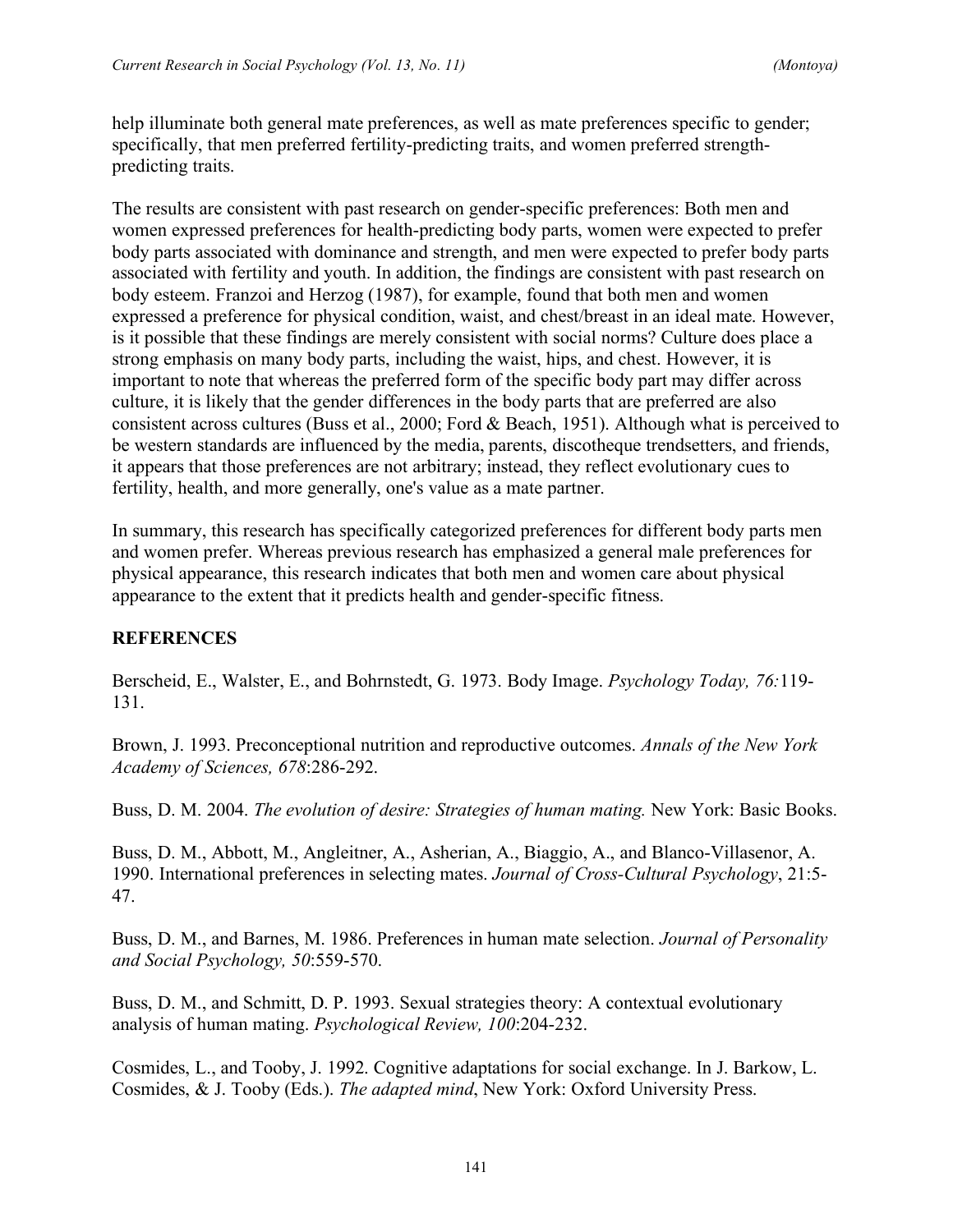Cosmides, L., Tooby, J., and Barkow, J. H. 1992. Introduction: Evolutionary psychology and conceptual integration. In J. Barkow, L. Cosmides, and J. Tooby (Eds.), *The adapted mind* (pp. 3-18). New York: Oxford University Press.

Cunningham, M. R. 1986. Measuring the physical in physical attractiveness: Quasi-experiments on the sociobiology of female facial beauty. *Journal of Personality and Social Psychology, 50*:925-935.

Ellis, B. J. 1992. The evolution of sexual attraction: Evaluative mechanisms in women. In J. Barkow, L. Cosmides, & J. Tooby (Eds.), *The adapted mind* (pp. 267-288). New York: Oxford University Press.

Franzoi, S. L., and Herzog, M. E. 1987. Judging physical attractiveness: What bodily aspects do we use? *Personality and Social Psychology Bulletin, 13*:19-33.

Ford, C.S., and Beach, F.A. 1951. *Patterns of sexual behavior.* New York: Harper & Row.

Furnham, A., McClelland, A., and Omer, L. 2003. A cross-cultural comparison of ratings of perceived fecundity and sexual attractiveness as a function of body weight and waist-to-hip ratio. *Psychology, Health and Medicine, 8*:219–230.

Gangestad, S.W., Thornhill, R., and Yeo, R.A. 1994. Facial attractiveness, developmental stability, and fluctuating asymmetry. *Ethnology and Sociobiology, 15*:73-85.

Geary, D. C., Vigil, J., and Byrd-Craven, J. 2004. Evolution of human mate choice. *Journal of Sex Research, 41*, 27–42. Graziano, W., Brothen, T., & Berscheid, E. (1978). Height and attraction: Do men and women see eye-to-eye? *Journal of Personality, 46*:128-145.

Gregerson, E. 1982. *Sexual practices: The story of human sexuality.* London: Mitchell Beazley.

Haldene, J. B. S. 1985. *On being the right size.* New York: Oxford University Press.

Henderson, J. J. A., and Anglin, J. M. 2003. Facial attractiveness predicts longevity. *Evolution and Human Behavior, 24*:351-356.

Jackson, L. A. 1992. *Physical appearance and gender: Sociobiological and sociocultural perspectives.* Albany: State University of New York Press.

Lavrakas, P. J. 1975. Female preferences for male physique. *Journal of Research in Personality, 9*:324–334.

Li, N., and Bailey, J. M. 2002. The necessities and luxuries of mate preferences. *Journal of Personality and Social Psychology, 82*:947-955.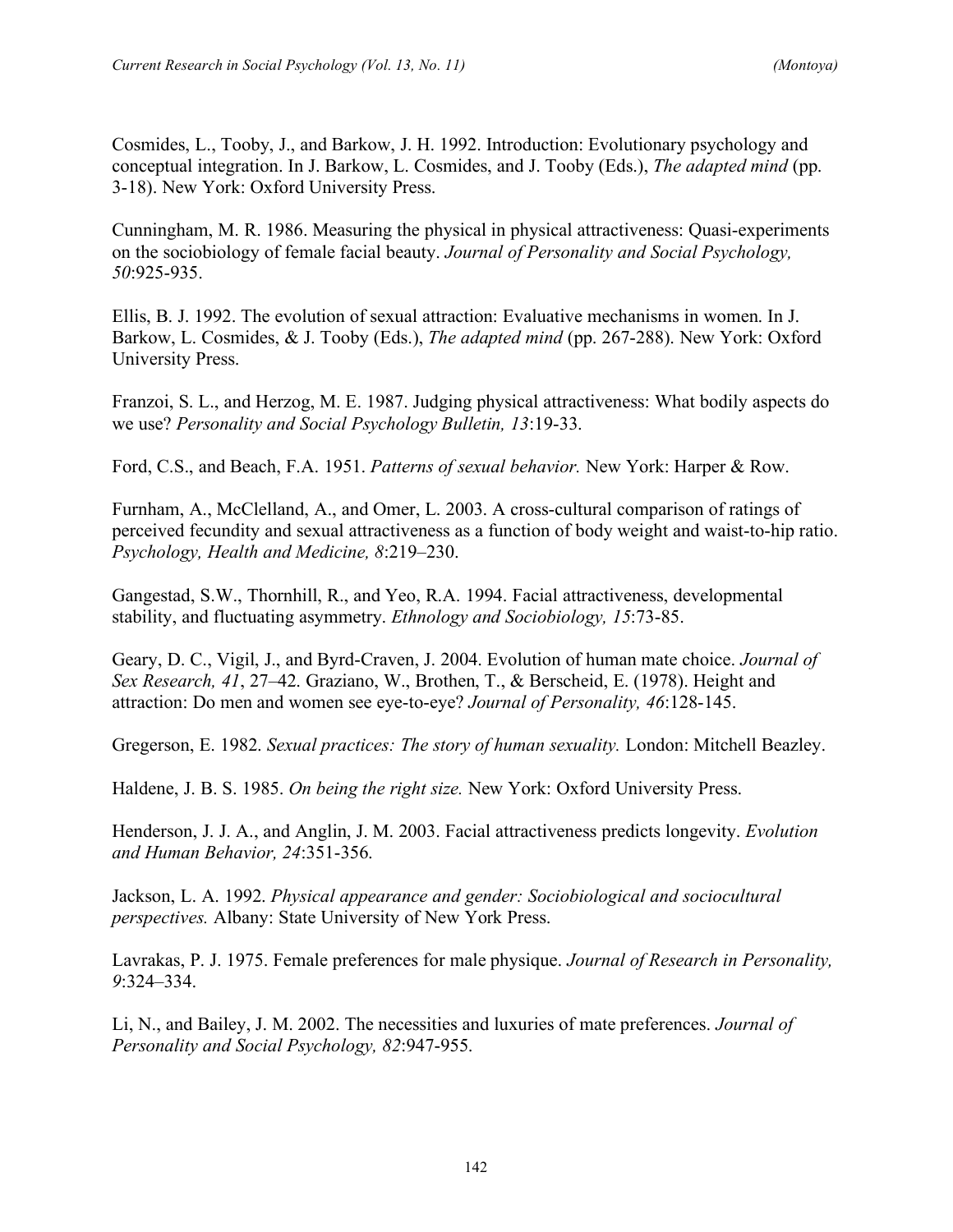Li, N. P., Bailey, J. M., Kenrick, D. T., and Linsenmeier, J. A. 2002. The necessities and luxuries of mate preferences: Testing the trade-offs. *Journal of Personality and Social Psychology, 82*:947–955.

Mazur, A., Mazur, J., and Keating, C. 1984. Military rank attainment of a West Point class: Effects of cadets' physical features. *American Journal of Sociology, 90*:125-150.

Møller, A. P., Soler, M., and Thornhill, R. 1995. Breast asymmetry, sexual selection and human reproductive success. *Ethology and Sociobiology, 16*:207-219.

Mitton, J. B., and Grant, M. C. 1984. Associations among protein hetrozygosity, growth rate, and developmental homeostasis. *Annual Review of Ecological Systems, 15:*497-499.

Parson, P. A. 1990. Fluctuating asymmetry: An epigenetic measure of stress. *Biological Review, 65*:131-145.

Renzetter, C. M., and Curran, D. J. 1989. *Women, men and society: The sociology of gender*. Boston: Allyn and Bacon.

Shackelford, T. K., and Larsen, R. J. 1997. Facial asymmetry as an indicator of psychological, emotional, and physiological distress. *Journal of Personality and Social Psychology, 72*:456- 466.

Shackelford, T. K., and Larsen, R. J. 1999. Facial attractiveness and physical health. *Evolution and Human Behavior, 20*:71-76.

Singh, D. 1993. Adaptive significance of female physical appearance: Role of waist to hip ratio. *Journal of Personality and Social Psychology, 65*:293-307.

Singh, D., and Luis, S. 1995. Ethnic and gender consensus for the effect of waist-to-hip ratio on judgment of women's attractiveness. *Human Nature,6*:51-68.

Singh, D., and Young, R. K. 1995. Body weight, waist-to-hip ratio, breasts, and hips: Role in judgments of female attractiveness and desirability for relationships. *Ethology and Sociobiology, 16*:483–507.

Symons, D. A. 1979. *The Evolution of Human Sexuality.* New York: Oxford University Press.

Thiessen, D., and Gregg, B. 1980. Human assortative mating and genetic equilibrium: an evolutionary perspective. *Ethology and Sociobiology, 1*:111-140.

Thornhill, K., and Gangestad, S. W. 1993. Human facial beauty: Averageness, symmetry, and parasite resistance. *Human Nature, 4*:237-269.

Thornhill, K., and Sauer, K. P. 1992. Genetic size effects on the fighting ability of sons and daughters and mating success of sons in a scorpionfly. *Animal Behavior, 4:* 245-264.